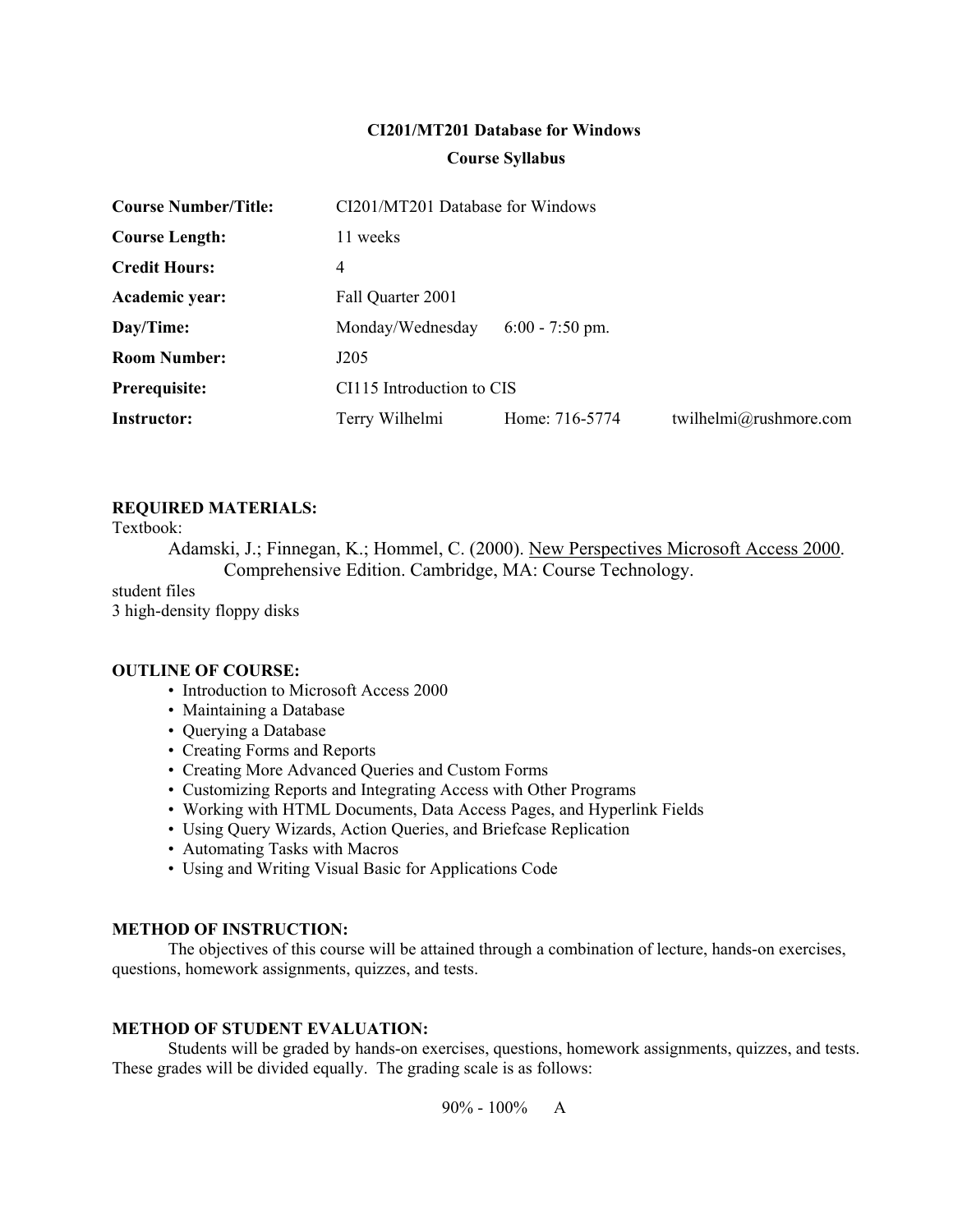| $80\% - 89\%$ | B |
|---------------|---|
| $70\% - 79\%$ | € |
| $60\% - 69\%$ | D |
| Below 60%     | F |

### **CLASS REQUIREMENTS:**

Attendance: Attendance will be taken each class according to the NAU attendance policy. Any student missing six class hours *without contacting the instructor* with a valid reason will be placed on attendance probation. Any student missing ten class hours *without contacting the instructor* with a valid reason will be dropped from the class. Leaving at the break will warrant an absence on the attendance sheet. Students are expected to attend all classes and to be on time.

Students are responsible for all material presented in class, as well as in their textbook. Textbooks and required materials must be brought to all classes. Keep returned homework in a folder.

Missed Classes: The student is responsible for obtaining material and assignments, which may have been distributed on class days when he/she was absent. This can be done through contacting a classmate who was present or by contacting the instructor prior to the next class.

There are no make-up exams**. Any uncoordinated, unexcused missed exam will result in a score of 0 for that exam**. Students missing exams due to a pre-arranged, excused absence will be allowed to make up a similar exam prior to the regularly scheduled exam.

Assignments: Homework will be assigned so students can complete problems in order to fully understand the material. All assignments are due at the beginning of class on the date due. They are to be turned in stapled together and in the order the printouts are requested. Late submission of assignments will be assessed a penalty of **10% per day**. All assignments must be turned in. **Students who do not turn in ALL assignments will fail the class.**

The tutorials in the textbook are designed to be used at a computer. Each tutorial is divided into sessions and each session is designed to be completed in about 45 minutes, but take as much time as you need. This class is mostly hands on learning experience. There will be a short lecture at the beginning of each tutorial with any special instructions given at that time. Please read each tutorial carefully and do the steps as you go as not to miss important information. We will be using Windows 95 and Microsoft Access 2000 in this class. Access to these outside of class will enable you to complete the assignments. If not, you will need to set aside time to use a computer lab on campus.

I will be available at mutually agreed times to assist students with assignments, problems, concerns, and/or questions. I can be reached at the telephone number listed above in the evenings and weekends, preferably not after 9:30 pm., and at the email address listed.

Academic Dishonesty: Plagiarism and cheating are serious offenses and will be punished by failure on exam, paper or project.

# **REGULATIONS:**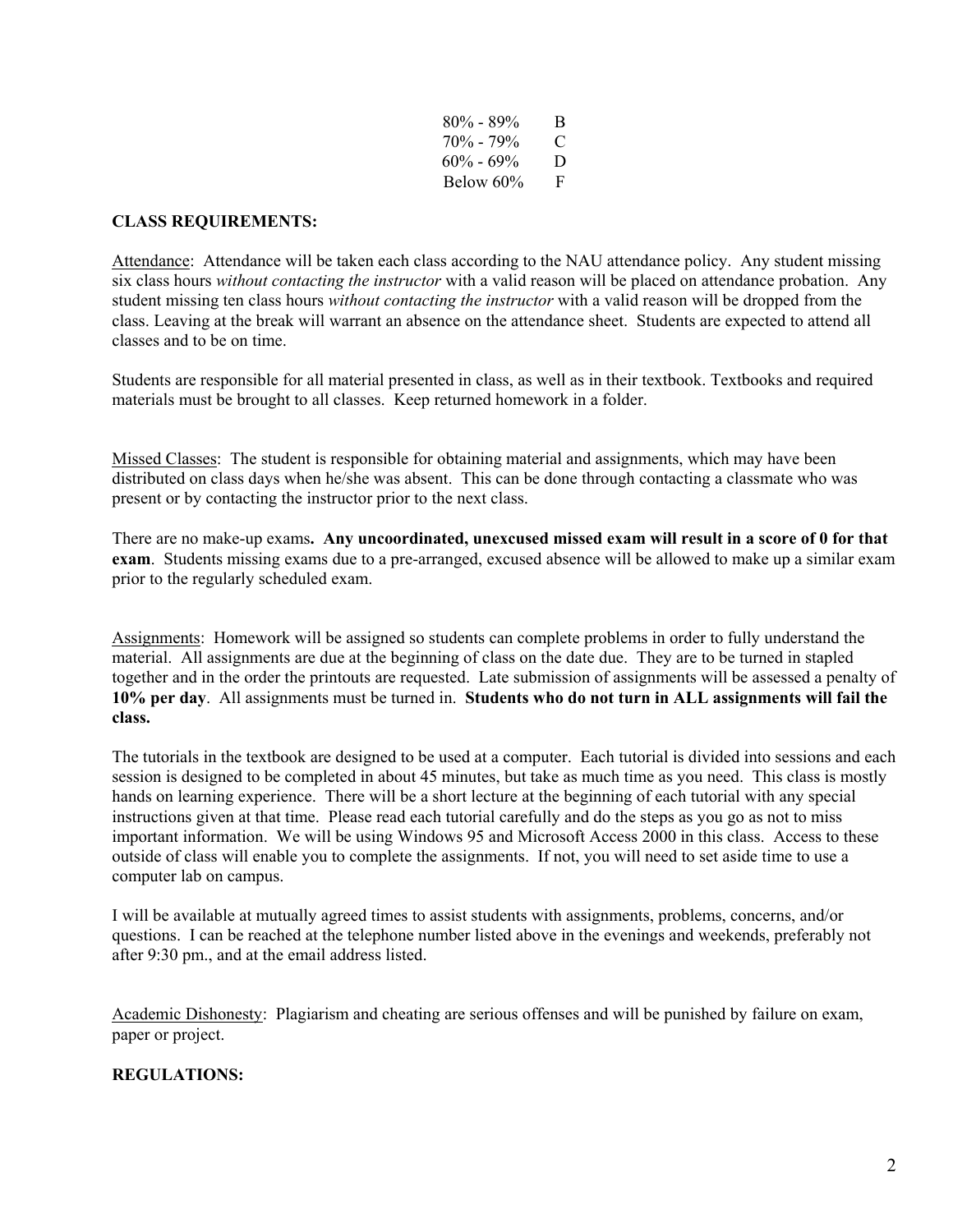During class, students will **only** work on class related work. Anything else will not be tolerated. There will be **no** tobacco products allowed in the class. All students are to abide by the policies, rules, and regulations as set forth by NAU.

### **CLASS SCHEDULE:**

 Subject to change at the instructor's discretion. Save assignments to disk and hand in disk with required printouts.

| <b>Date</b>             | <b>Class</b>                        | <b>Assignments</b>                      | <b>Due Dates</b> |
|-------------------------|-------------------------------------|-----------------------------------------|------------------|
| Wednesday, September 5  | Syllabus                            | Tutorial                                | September 10     |
|                         | Tutorial 1                          | Case 1                                  |                  |
| Monday, September 10    | Tutorial 2                          | Tutorial<br>Case 1                      | September 12     |
| Wednesday, September 12 | Tutorial 1 & 2 Quiz                 |                                         |                  |
| Monday, September 17    | Tutorial 3                          | Tutorial<br>Case 1                      | September 19     |
| Wednesday, September 19 | Tutorial 3 Quiz                     |                                         |                  |
| Monday, September 24    | Tutorial 4                          | Tutorial<br>Case 1                      | September 26     |
| Wednesday, September 26 | Tutorial 4 Quiz                     |                                         |                  |
| Monday, October 1       | Level I<br><b>Application Test</b>  |                                         |                  |
| Wednesday, October 3    | Tutorial 5<br>Project               | Tutorial<br>Case 1                      | October 8        |
| Monday, October 8       | Tutorial 5 Quiz                     |                                         |                  |
| Wednesday, October 10   | Tutorial 6                          | Tutorial<br>Case 1                      | October 15       |
| Monday, October 15      | Tutorial 6 Quiz                     |                                         |                  |
| Wednesday, October 17   | Tutorial 7                          | Tutorial<br>Case 1                      | October 22       |
| Monday, October 22      | Tutorial 7 Quiz                     |                                         |                  |
| Wednesday, October 24   | Level II<br><b>Application Test</b> | Appendix (RD1-RD21)<br>Ques. 1-6 & 8-14 | October 29       |
| Monday, October 29      | Tutorial 8                          | Tutorial<br>Case 1                      | October 31       |
| Wednesday, October 31   | <b>Tutorial 8 Quiz</b>              |                                         |                  |
| Monday, November 5      | Tutorial 9                          | Tutorial<br>Case 1                      | November 7       |
| Wednesday, November 7   | Tutorial 9 Quiz                     |                                         |                  |
| Monday, November 12     | Tutorial 10                         | Tutorial<br>Case 1                      | November 14      |